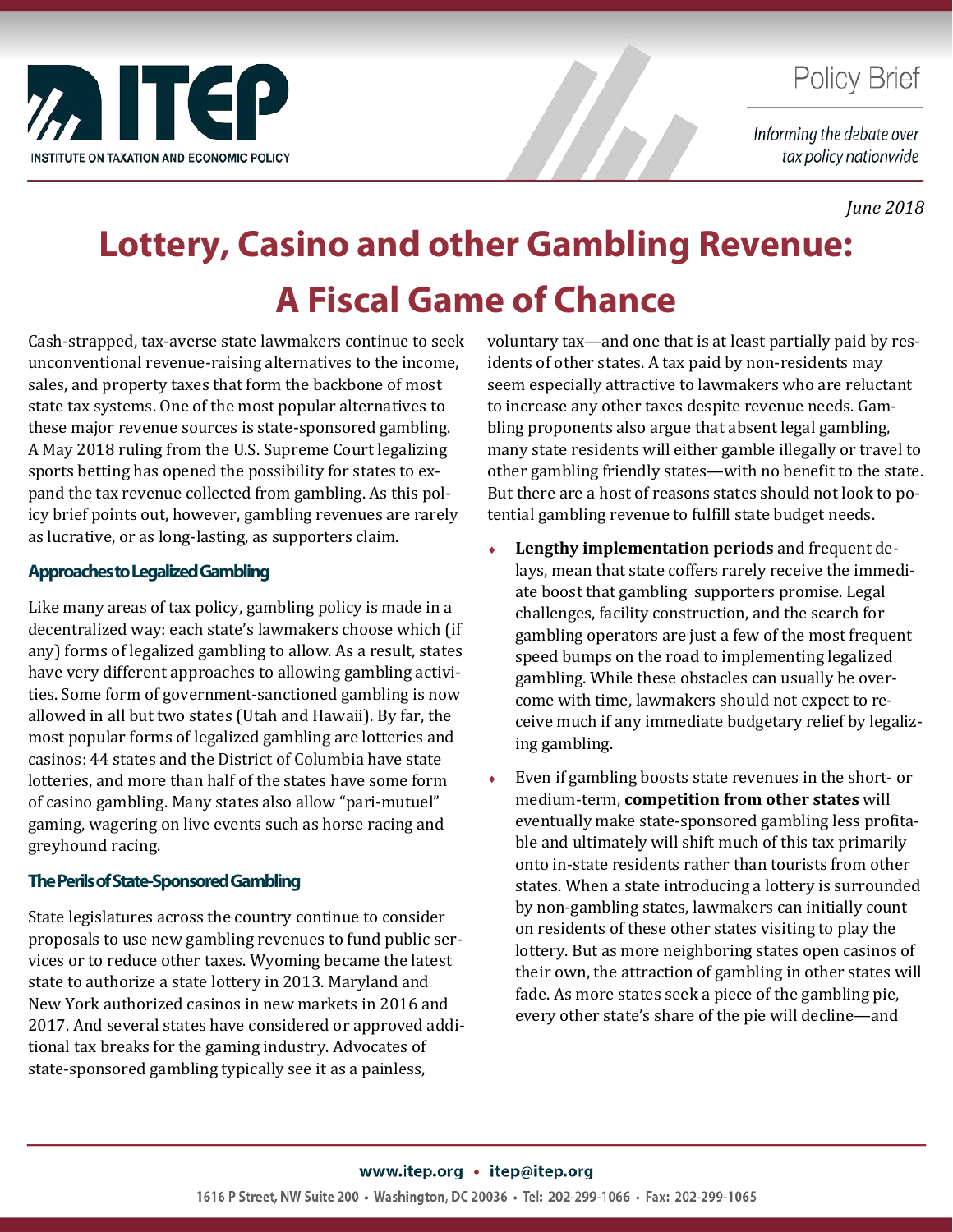## **Policy Brief**



Informing the debate over tax policy nationwide

more of each state's gambling revenues will come from the pockets of its own citizens.

- Instead of increasing the total amount of state revenue available to fund public services, **gambling may simply shift money from one revenue source to another**, limiting the net gain to the state. When consumers spend more money on gambling activities, they will spend less money on other items, such as recreation and even basic needs. Since these other types of purchases are usually subject to state sales taxes, any increase in state gambling revenue usually means a decrease in state sales tax revenue.
- Rather than simply capitalizing on existing illegal gambling activities, legalized **gambling encourages consumers to spend more on gambling activities** than they otherwise would. When states use gambling as a revenue source, they depend on the continued flow of this revenue to help fund important public services. This often leads to the unwholesome sight of statesponsored advertising that actively encourages its citizens to gamble more. For instance, in 2014 the North Carolina legislature approved a doubling of the state lottery's advertising budget to encourage more of their residents to gamble with the assumption that this would generate more revenue for education spending. The same year, the Pennsylvania Legislature decreased the percent of revenue the state lottery was required to contribute to services for senior citizens after lottery officials promised that it would increase net revenue by enticing more players with bigger payouts. In the years after implementing these policies, North Carolina education spending failed to reach pre-recession levels and Pennsylvania's net lottery revenue decreased. In this respect, gambling is very different from "sin taxes" on alcohol and cigarettes, which are often enacted not to raise money but to discourage socially harmful behavior. States using gambling revenues face constant pressure to actively encourage their residents to gamble more.
- ♦ **Promises of additional spending for specific public services may be illusory.** Advocates of state-sponsored gambling often seek to earmark gambling revenues for specific purposes, usually to help fund education. These advocates often promise that total state spending on education will increase as a result of the new gambling revenues. But it is just as likely that lawmakers will use gambling revenues to replace revenues that have been shifted from education to other areas leaving total spending on education unchanged. States facing budget shortfalls will find this "shell game" especially tempting.
- ♦ **Privatization of state lotteries may divert even more funds away from public services.** Most state lottery commissions are a government agency that subcontracts with a private vendor to administer the lottery. A few states have fully privatized their lotteries a gimmick states have turned to for short-term financial gains and as a means to boost sales with outside marketing and gaming experts. Vendors and lawmakers often promise that revenue for public services will increase thanks to the expert marketing and sales strategies of the private companies. As with other revenue forecasts from gambling, the projections of these private companies are often far above net revenue leaving state governments scrambling to plug budget holes.
- Like other "sin taxes," gambling is **not always a truly voluntary tax**. Compulsive gambling has been recognized as an addictive disease. Relying on compulsive gamblers to fund public services amounts to taking advantage of these gamblers' addictions. And because state gambling administrators tend to downplay the poor odds of winning, gamblers are usually given incomplete information about these odds—which means, in a sense, that gamblers are being tricked into these "voluntary" spending decisions.
- Gambling revenue disproportionately relies on low**income people and people of color**. Individuals with lower incomes spend a larger share of their income on